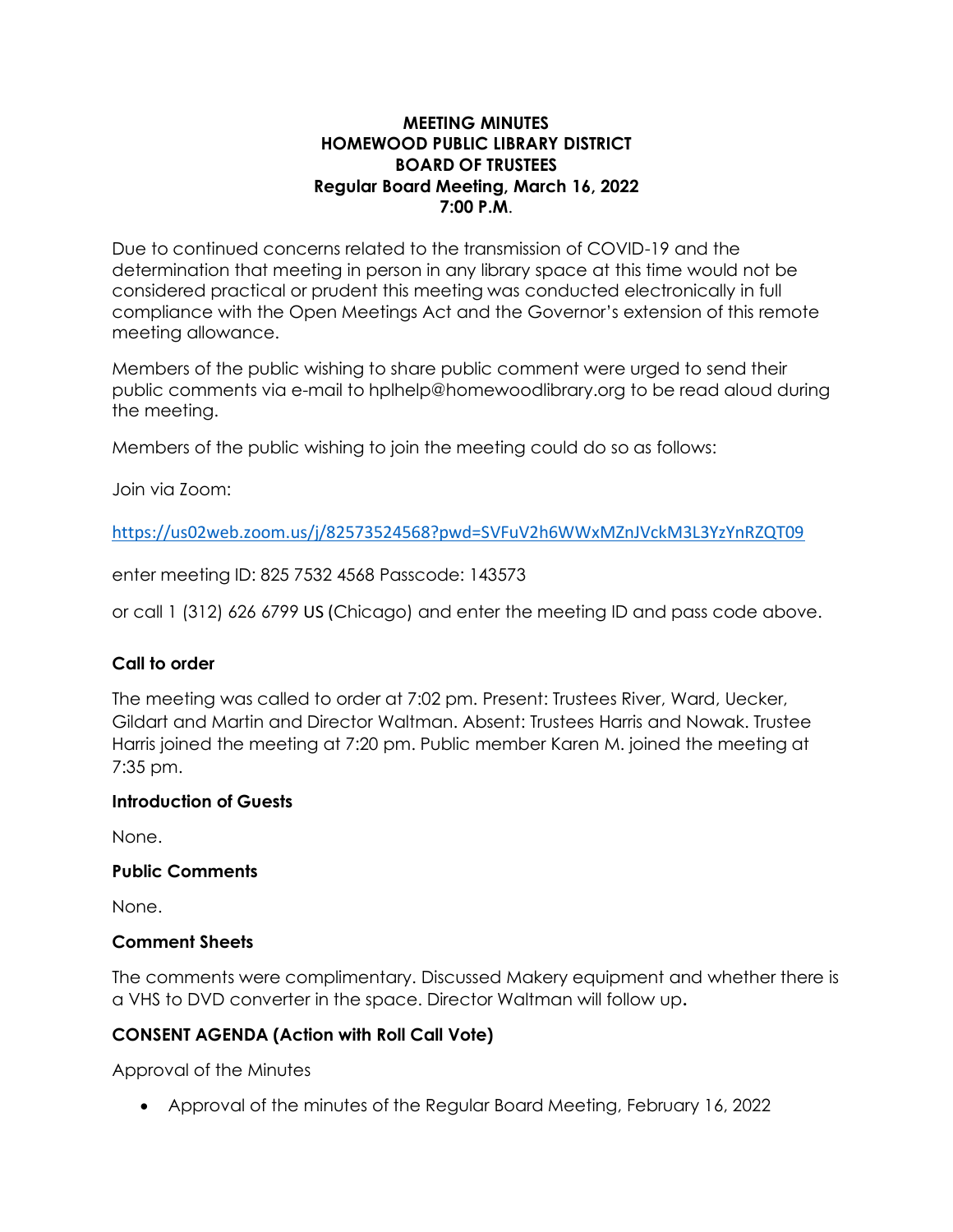Acceptance of the Financial Reports of February, 2022

- Approval of the General Fund Check Registers dated February 16, 2022 and March 3, 2022.
- Acceptance of the Bills Payable Report as outlined in the Financial report
- Payroll, IMRF and FICA payments February 2022
- Balance sheet as of February 2022
- FY 2021-2022 YTD Actual vs. Budget

Acceptance of the February, 2022 Statistical Reports

**Trustee River motioned and Trustee Ward seconded to approve the Consent Agenda as presented. Ayes: River, Ward, Gildart, Martin and Uecker. Motion carried.**

#### **New Business**

• Humidifier

Director Waltman mentioned the need for a humidifier outlined in her Director's report. There were no questions or no concerns about moving forward with this work.

• Political Candidate on-site (action)

Director Waltman shared that the library had been contacted by a candidate running for Illinois Secretary of State presenting to staff. It was agreed this would not be an appropriate use of staff time/tax dollars.

• Parental leave Policy

The draft policy was presented to the Board and discussed. There were no questions or concerns raised.

Trustee River motioned and Trustee Gildart seconded to approve the policy pending attorney review and union approval. **All present voted aye (first vote Trustee Harris was present). Motion carried.**

• April, 2022 Board Meeting

Due to various individual schedule conflicts there is interest in moving the April 20, 2022 Board meeting to a later time. It was also noted the next meeting will likely be in person unless there is another extension of the Governor's Order.

**Trustee River motioned and Trustee Ward seconded moving the April 20, 2022 meeting to 7:30 pm. All present voted aye. Motion carried.**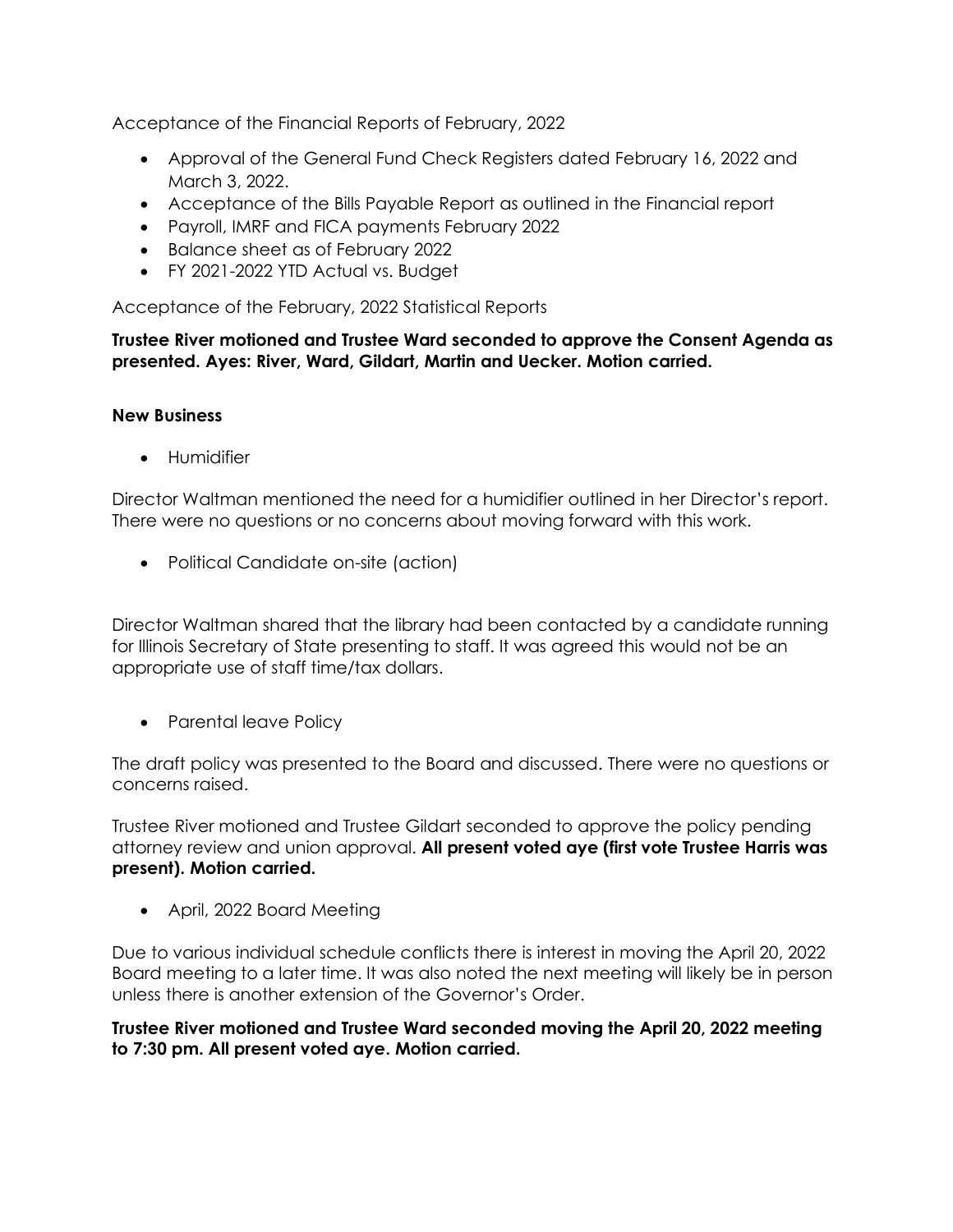Member of the public Karen M. spoke a few minutes and expressed her gratitude to the staff for helping her find a group home.

### **Old Business**

• COVID protocols onsite (services)

There was discussion of the listed services and COVID protocols presented in the packet.

**Trustee River motioned and Trustee Harris seconded approval of the items listed as well as allowing the Friends of the Homewood Library to conduct their April, 2022 meeting in person. All present voted aye. Motion carried.**

There was also discussion of the updated COVID protocols for staff document which had last been updated January, 2021.

**Trustee River motioned and Trustee Harris seconded approving COVID protocols for staff as presented. All present voted aye. Motion carried.**

• Vaccine MOU (MOA)

With the impending Labor Management Meeting with the union Director Waltman wanted to get feedback from the Board regarding the current Memorandum of Agreement in place regarding staff vaccinations and COVID testing. There was also concern expressed about the current testing allowances and the ability to determine "satisfactory proof."

**Trustee River motioned and Trustee Gildart seconded maintaining the current MOA and "continuing to enforce it as written, and not weaken it in any way." All present voted aye. Motion carried.**

#### **Director's Report**

- RAILS survey submitted
- SAM number renewed
- Live and Learn grant submitted
- Gate counts increasing
- Mobile Museum of Tolerance scheduled
- Finances in good standing
- National Library Week plans
- Humidifier/HVAC
- Landscaping/outdoor maintenance plans
- LMM (Labor Management Meeting) Scheduled

Director Waltman also mentioned that she would be attending a workshop hosted by Napoleon Harris in the coming week.